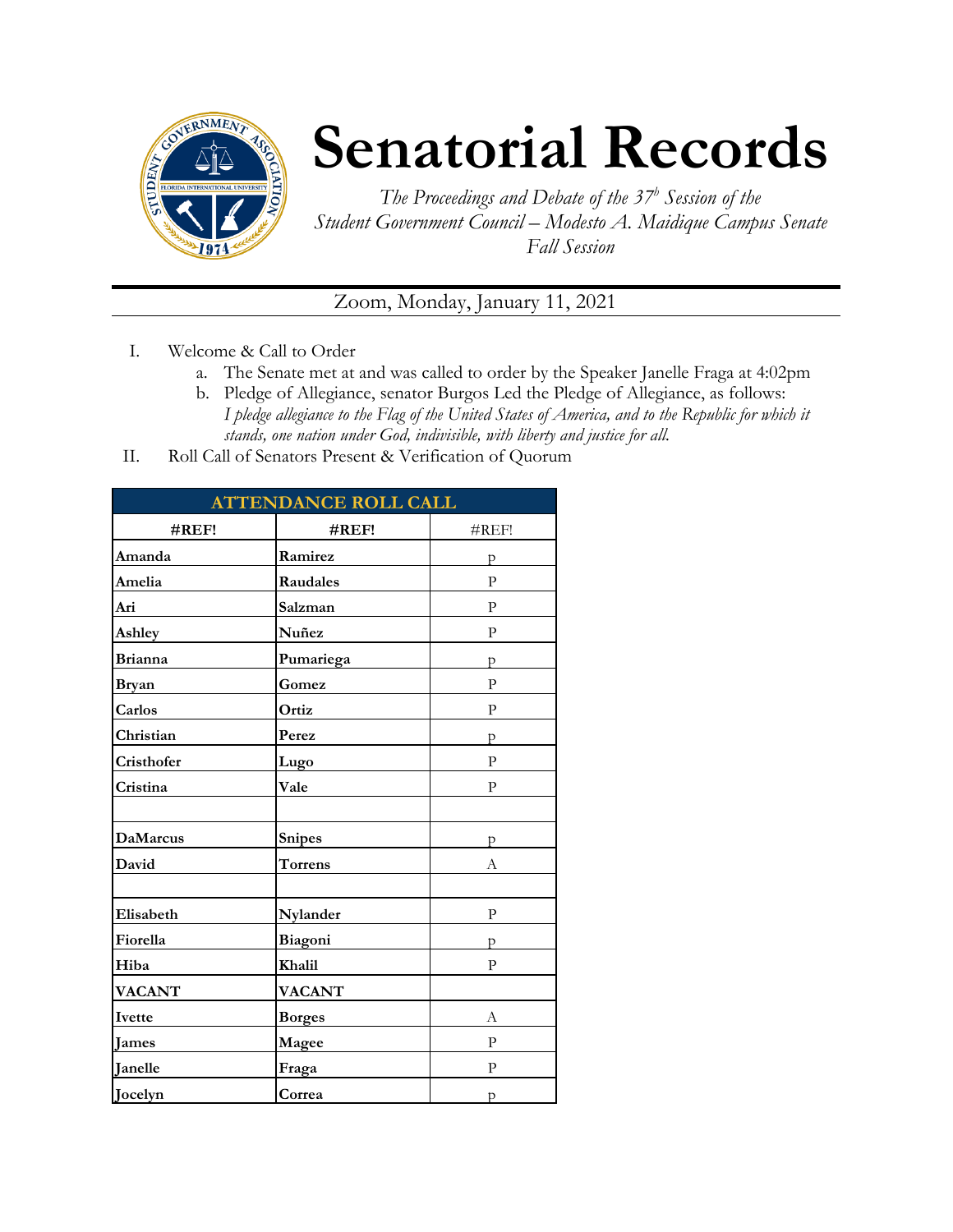| Jordan Morejon                    | Castelli       | А                  |
|-----------------------------------|----------------|--------------------|
| Julio                             | <b>Burgos</b>  | P                  |
| Kamila                            | Fernandez      | р                  |
| Karla Sofia                       | Perez          | p                  |
| Kristina                          | Kuhdiakova     | $\mathbf{P}$       |
| Marilyn                           | Gonzalez       | А                  |
| <b>Nicholas</b>                   | Velazquez      |                    |
| <b>Nicholas</b>                   | Pastrana       | P                  |
| Nitya                             | Ramalingam     | А                  |
| Rafael                            | Vasquez        | P                  |
| Salma                             | Atassi         | $\mathbf{p}$       |
| Sandro                            | <b>Alvarez</b> | P                  |
| Sergio                            | <b>Reyes</b>   | D                  |
| Shahnawaz                         | Rafi           | P                  |
| $\#REF!$                          | #REF!          | $\#$ REF!          |
| <b>SENATE SEATS</b>               | 37             |                    |
| <b>VACANT SEATS</b>               | $\overline{2}$ | <b>QUORUM</b>      |
| <b>SENATORS</b><br><b>PRESENT</b> | 29             | <b>ESTABLISHED</b> |
| <b>AMT FOR QUORUM</b>             | 18             |                    |

III. Approval of the Minutes from November 23, 2020

- a. senator lugo moves to approve the minutes from november 23rd 2020, senator vale seconds. motion passes.
- IV. Adoption of the Agenda
	- a. senator salzman moves to adopt todays agenda. senator lugo seconds, motion passes.
- V. Invited Speakers
	- a. Presidential Address: Madam President Alexandra Valdes

## VI. Committee Reports

- a. Finance Committee
	- i. next meeting we will finalize dates and times for future meetings
	- ii. If you have any questions, please contact sgafinance@fiu.edu
- b. Rules, Legislation, and Judiciary Committee
	- i. meeting with committee soon to discuss plans for this semester
	- ii. If you have any questions, please contact sgarules  $@$  fiu.edu
- c. Operational Review Committee
	- i. If you have any questions, please contact sgaorc $@$ fiu.edu
- d. Internal Affairs Committee
	- i. confirmations for ORC and IA will begin today
	- ii. If you have any questions, please contact sgainternal@fiu.edu
- e. Student Advocacy Committee
	- i. meeting next monday
	- ii. If you have any questions, please contact sgaadvocacy@fiu.edu
- f. Graduate and Professional Students Committee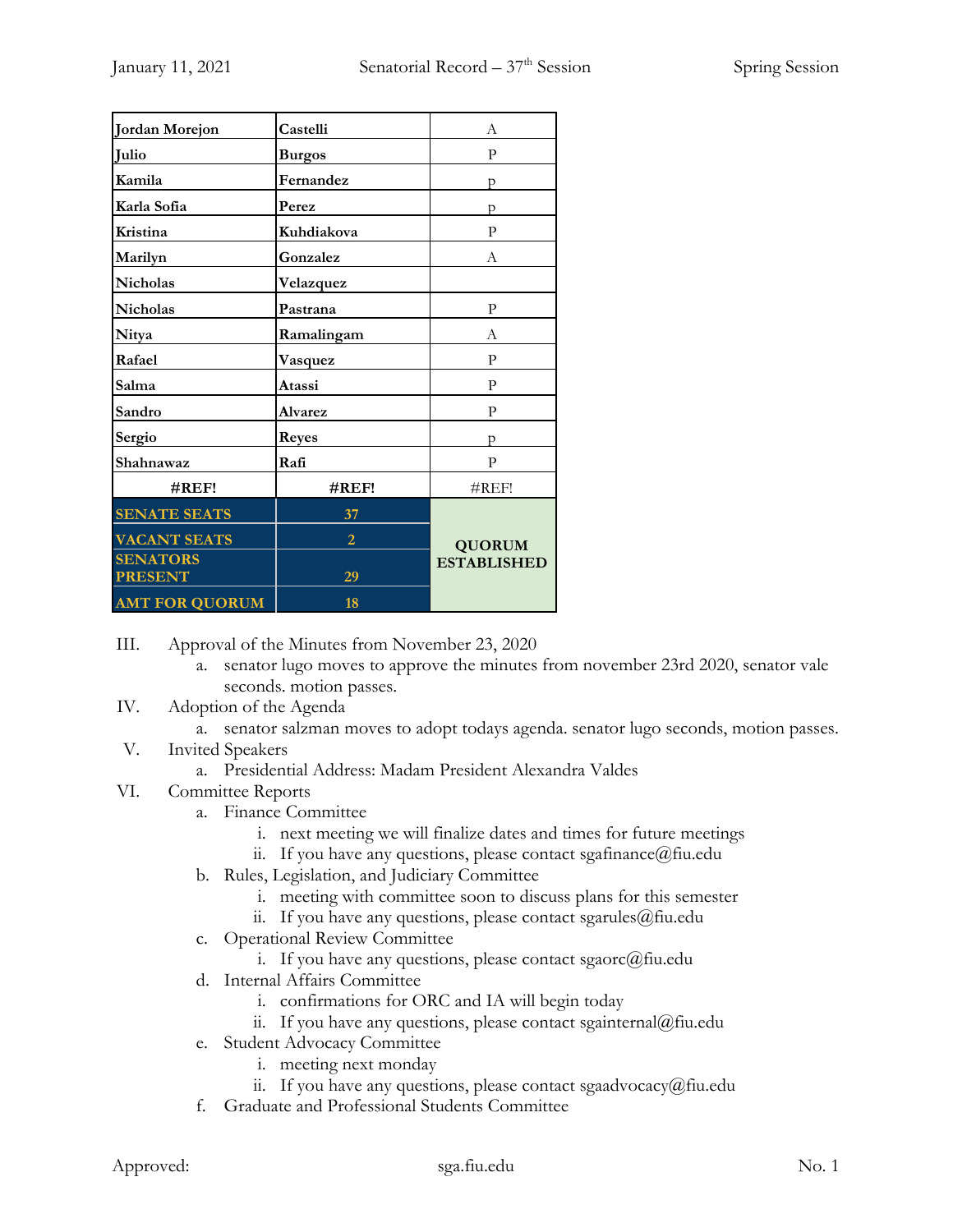- i. been in constant contact with UGS to organize graduate events
- ii. GSAW will be virtual this year, we have begun preparations
- iii. working on new award called "above and beyond" to honor graduate students who contribute to their community as well as the university.
- iv. spoke about gradskeller event, we believe doing another virtual event would be the best idea. we plan on inviting the lieutenant governor because she was a former graduate student from FIU.
- v. If you have any questions, please contact GPSCchair@fiu.edu
- g. Mental Health Ad Hoc Committee
	- i. passed legislation for permanent position in cabinet
	- ii. If you have any questions, please contact sgahealth@fiu.edu
- VII. Executive Board Reports
	- a. Senate Speaker Fraga
		- i. Welcome Back everyone!
		- ii. Office Hours will be due after add/drop period
		- iii. Committee meetings will resume this week
		- iv. Martin Luther King day is next Monday
			- 1. no senate
		- v. Legislation updates

senator gonzalez entered senate at 4:31pm

- i. If you have any questions, please email sgaspeaker@fiu.edu
- a. Speaker Pro Tempore Gomez
	- ii. If you have any questions, please email sgaprotemp@fiu.edu
- b. President Valdes
	- i. MLK commemorative event on the 14th. a link was sent in the whatsapp group chat
	- ii. tomorrow a concert will be happening on the GC lawns. there will be salty donuts as well as meal vouchers for miros and almazar. volunteers are also needed!
	- iii. If you have any questions, please email sgapres $@$ fiu.edu
- c. Vice President Ibarria
	- i. sga members have priority for event in ballrooms
	- ii. if you have any questions, please email sgavp@fiu.edu
- d. Comptroller Rubido
	- i. working to get everything processed for budget hearings, more information will be available next senate meeting.
	- ii. If you have any questions, please email sgacomptroll@fiu.edu
- e. Chief Justice De La Osa
	- i. If you have any questions, please email sgajud@fiu.edu
- VIII. Special Orders
	- a. none
- IX. Vetoed Legislation
	- a. none
- X. Second Readings
- XI. Unfinished Business
- XII. New Business
	- a. Operational Review Committee Chair